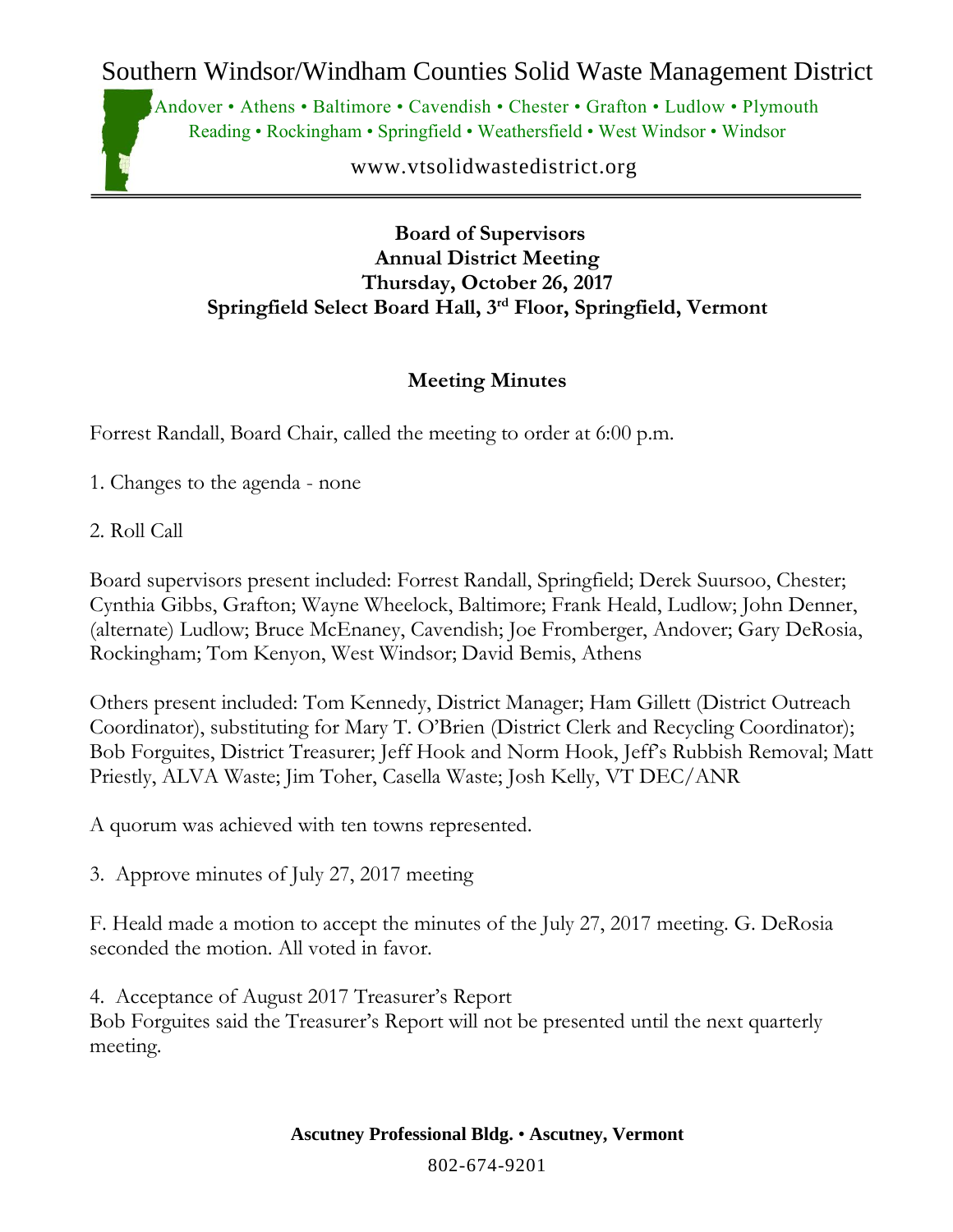SWWCSWMD October 26, 2017 minutes p. 2

5. Discussion of hauling requirements for curbside collection of organics

Tom Kennedy introduced Josh Kelly with a brief explanation for Josh's presence at the meeting.

Josh K. gave background to the Act 148 legislation and an update on potential changes to the law in the upcoming 2018 legislative session. There has been pushback from some haulers regarding the requirements for organics hauling, particularly pertaining to rural residential curbside collection. Due to that pushback, the hauler requirement to offer curbside collection was postponed from July 1, 2017 to a tentative date of July 1, 2018. Some SWWC District haulers were prepared for the 2017 deadline and others were not.

Josh confirmed that the original required "tiers" for commercial organics separation based on tonnage remain in place.

It was pointed out that smaller haulers are already having difficulty adjusting to the recycling regulations and that adding organics collection adds to their financial and logistical burden. Tom Kennedy stated that the District has been promoting backyard composting through its series of workshops.

6. Discussion of potential decline in prices for recyclables

Josh K. briefly described China's recent initiative to reject significant amounts of recyclable material from all other countries which will have a profound effect on material prices. This will cause recyclable processing costs and hauling fees to rise.

It was suggested that the state needs to fully educate the public about this change as it will affect every Vermonter. The haulers will need support from the state in their efforts to deal with customers. Josh K. stated that, to start with, a letter is being sent to all districts regarding the issue.

Other comments included the fact that a number of residential customers are still not recycling; commercial accounts are being lost to competitors who do not require recycling; education from the state regarding Act 148 was late; more help is needed in educating the public about the existing law; there appears to be more roadside dumping of trash and recyclables. On a positive note, Tom Kenyon stated that HHW collections have been a success in terms of keeping materials out of Green Up Day trash.

7. Outreach and Recycling Coordinator's Report

Ham Gillett stated that Mary O'Brien's report would be distributed to all supervisors.